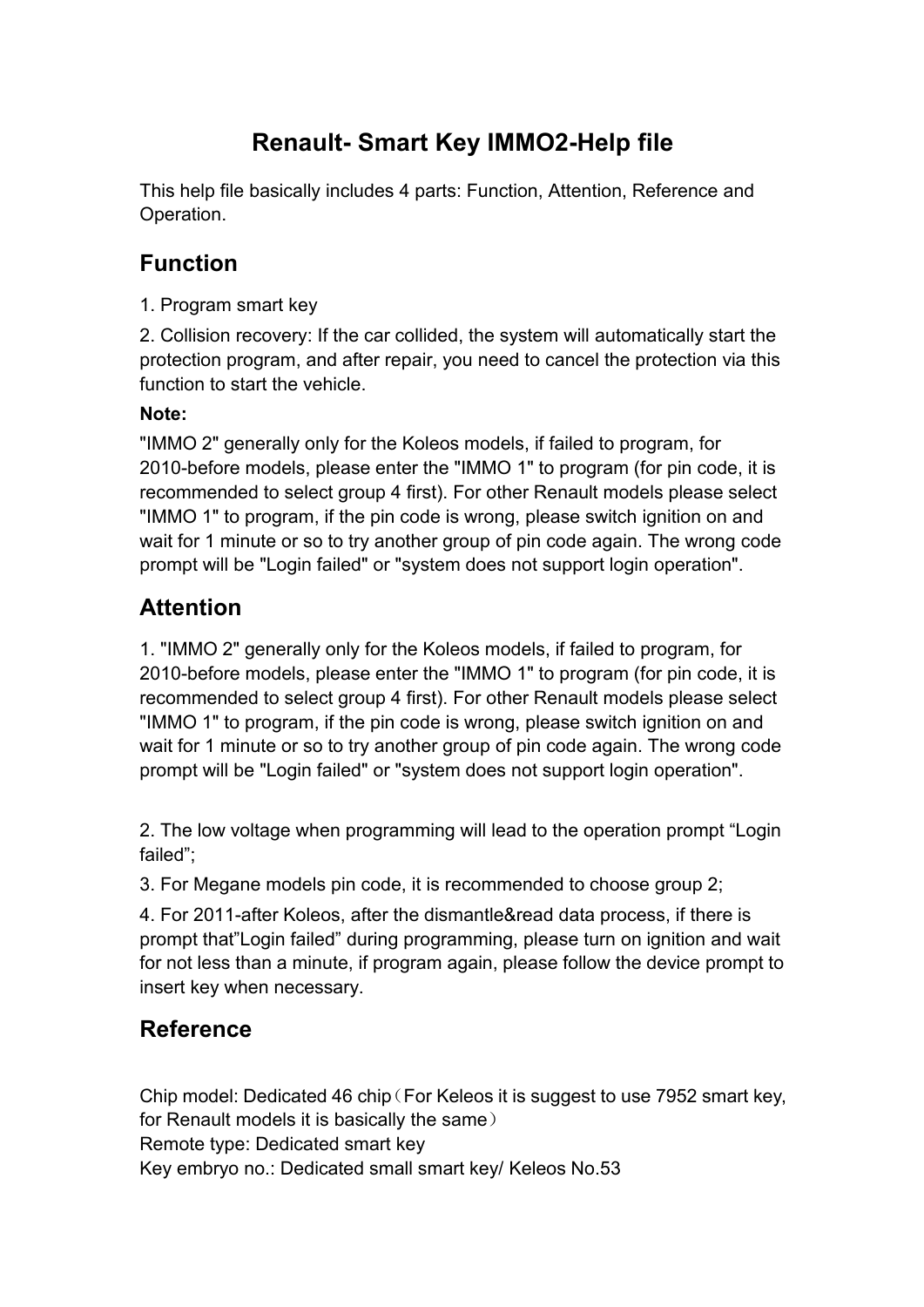PIN code requirement: Dedicated smart key

**Remote generation:** Program smart key complete, remote will automatically generated

**OBD position:**

Under the steering wheel(below is Keleos)

(Renault models OBD positions are basically located under the steering wheel, in front of the gear, or under the central armrest box)



For Scenic: push the central armrest box to the right, under the cover:



Keleos 2011-after car model: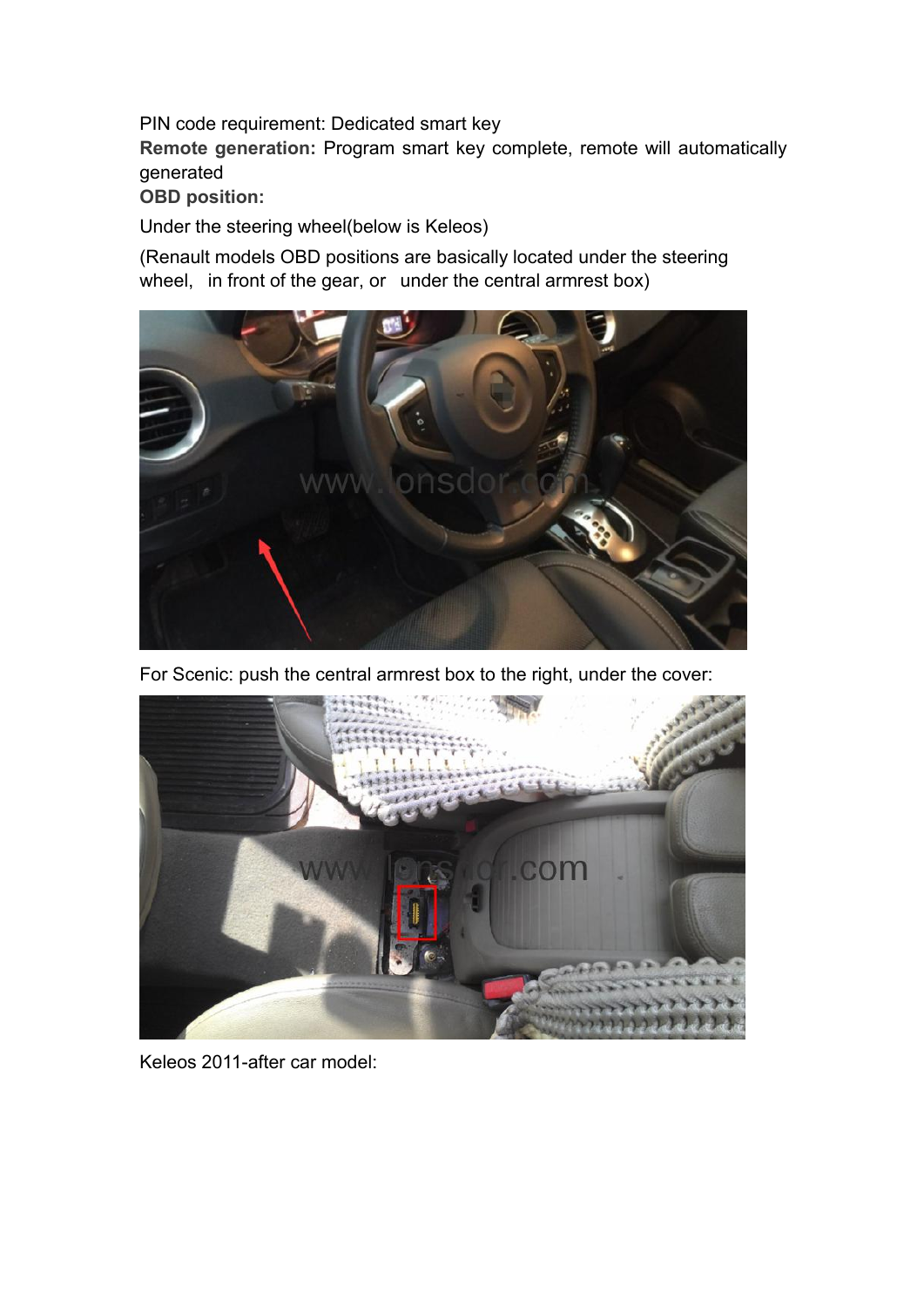

The car key



For Keleos smart key, the induction key slot lies in front of the gear: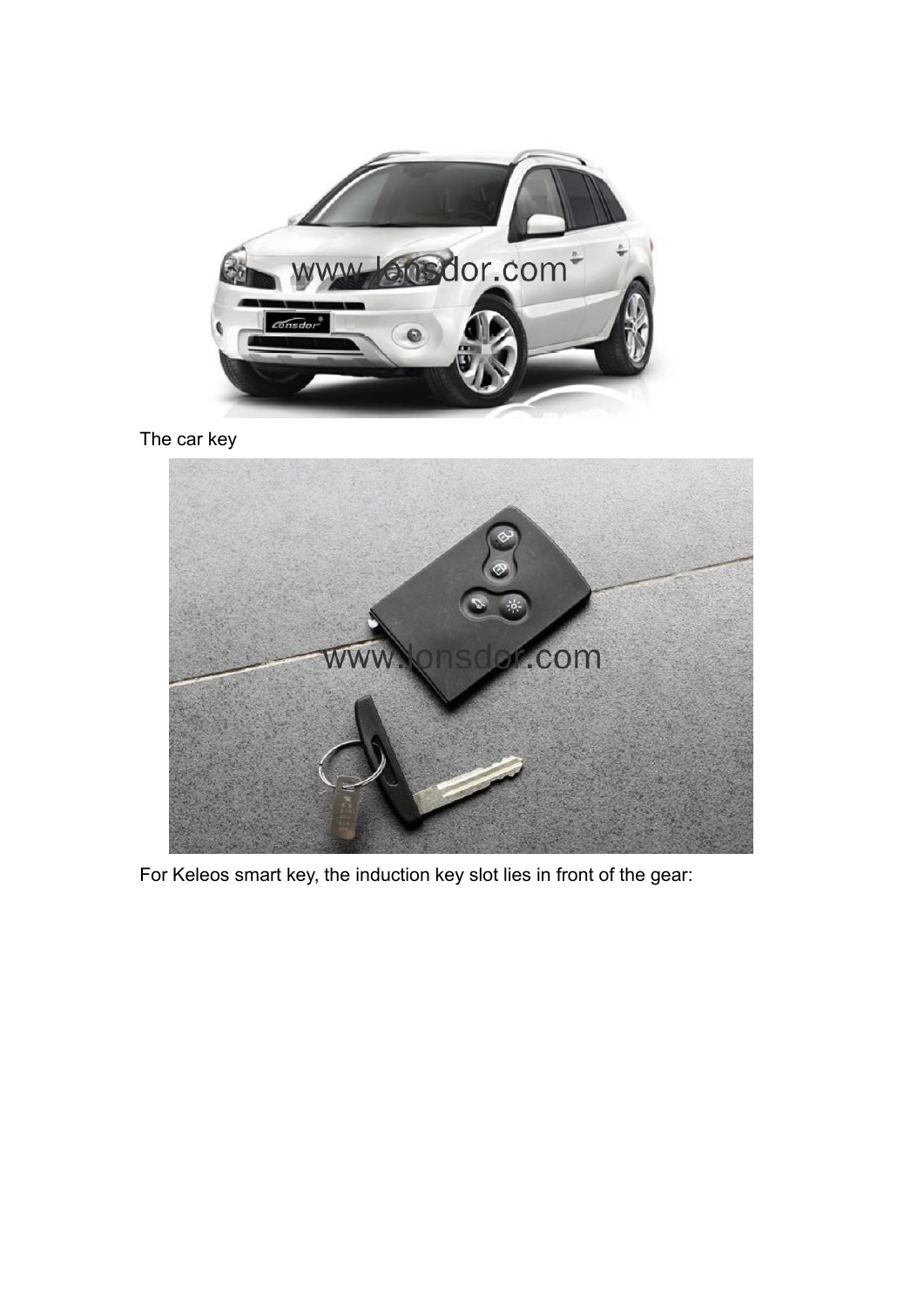

# **Operation**

#### [Program](http://translate.lonsdor.com/translate/HelpHelpContent/1615/19/3/2/19) smart key

1. click the start button, open the driver door;

2. The system is obtaining the pin code, if the car model is obtainable, please select the pin code. If can't be identified, please use the programmer to read the onboard computer EEPROM data into the host, the specific operation is as follows:

① With the USB cable to connect K518ISE host to the computer, the computer will show the host internal storage;

② Copy the .bin (lowercase) format files to the host's customfile directory;

③ Return to the smart key programming operation, select the import file for secret read.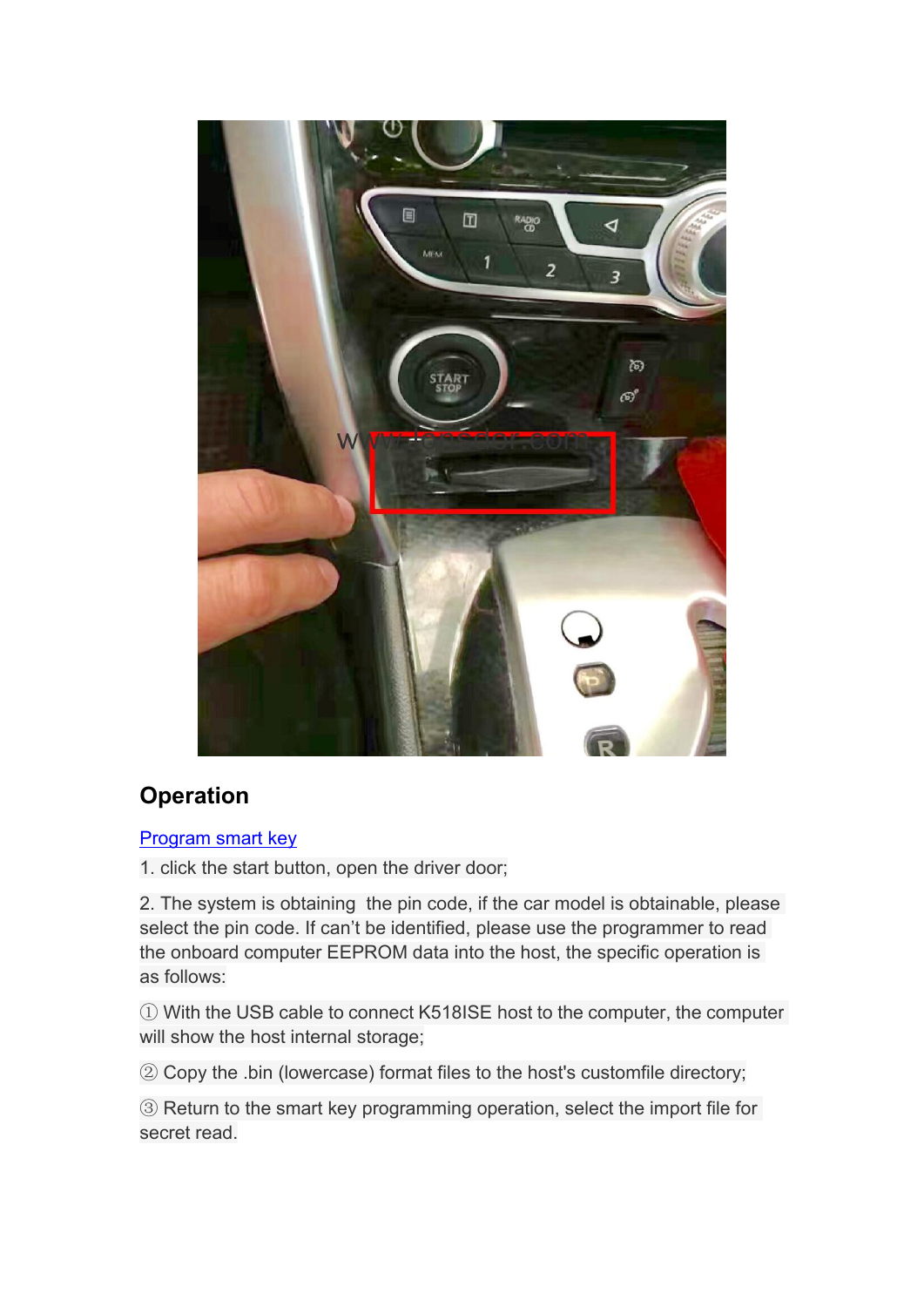3. Insert the smart key to be programmed, program the first key completed, to program

more, please follow the prompts to proceed;

4. If not continue programming, remove the smart key, program complete.

#### Collision [recovery](http://translate.lonsdor.com/translate/HelpHelpContent/1615/19/3/2/19)

If the car collided, the system will automatically start the protection program, and after

repairing, it is required to cancel the protection via this function to start the vehicle.

Step 1: Connect the device; Step 2: System communicating to clear fault information; Step 3: Complete.

#### **Dismantle & read direction:**

1. For Koleos 2010 and before can be programmed directly, for 2011-after cars require to

Dismantle & read to backup EEPROM data (under the bottom left of steering wheel):

![](_page_4_Picture_10.jpeg)

Keleos BCM: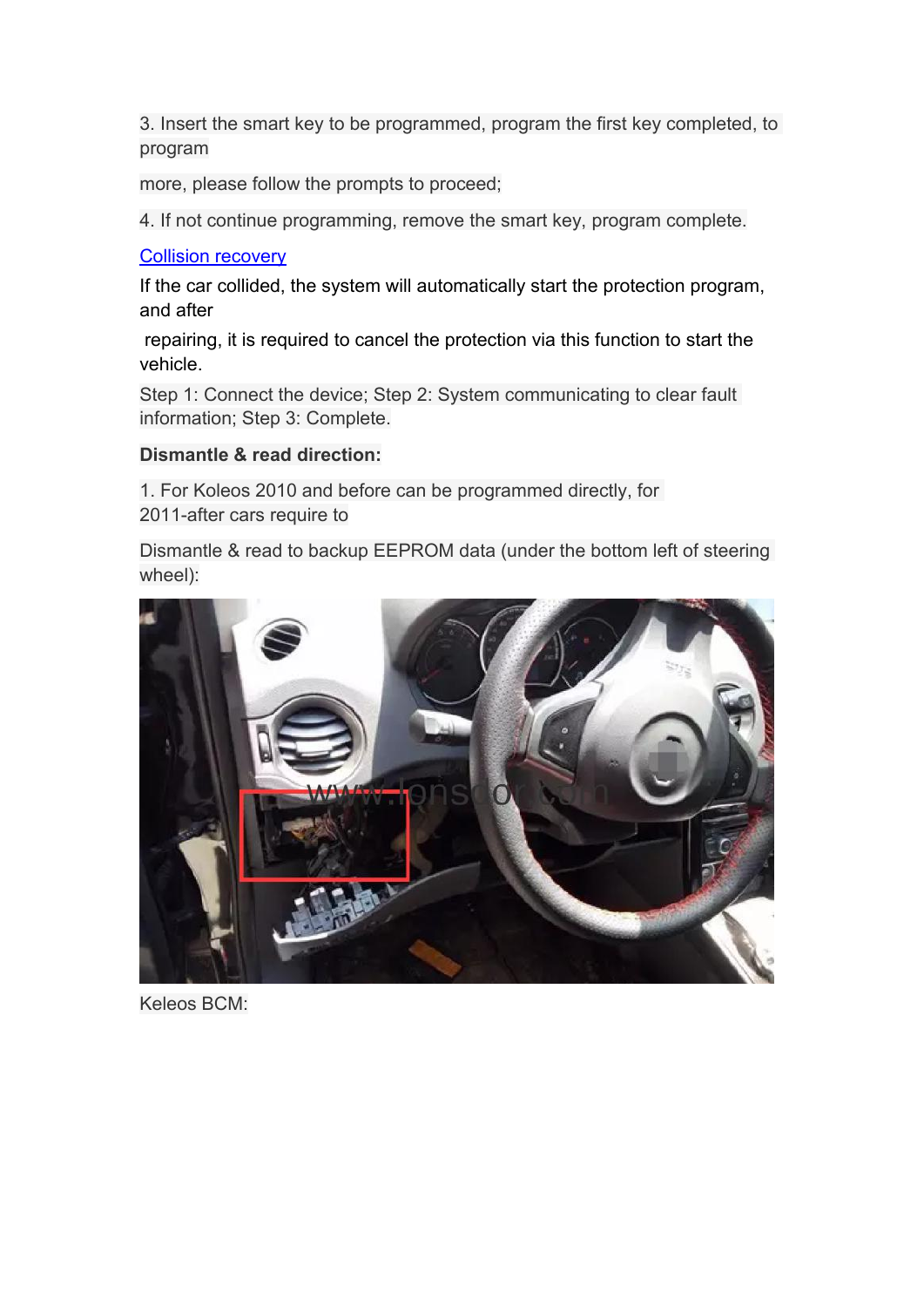![](_page_5_Picture_0.jpeg)

2.Please follow the wiring diagram on the programmer to wire(below for reference only):

![](_page_5_Picture_2.jpeg)

Read the bin file, import it into K518: Please use the USB cable to connect K518ISE with computer, open the device internal memory, find the folder "customfile" and put BIN file into it.

(Note: Bin file suffix "bin" must be in lowercase, it is required to put the file directly into

the folder, instead of creating a new folder):